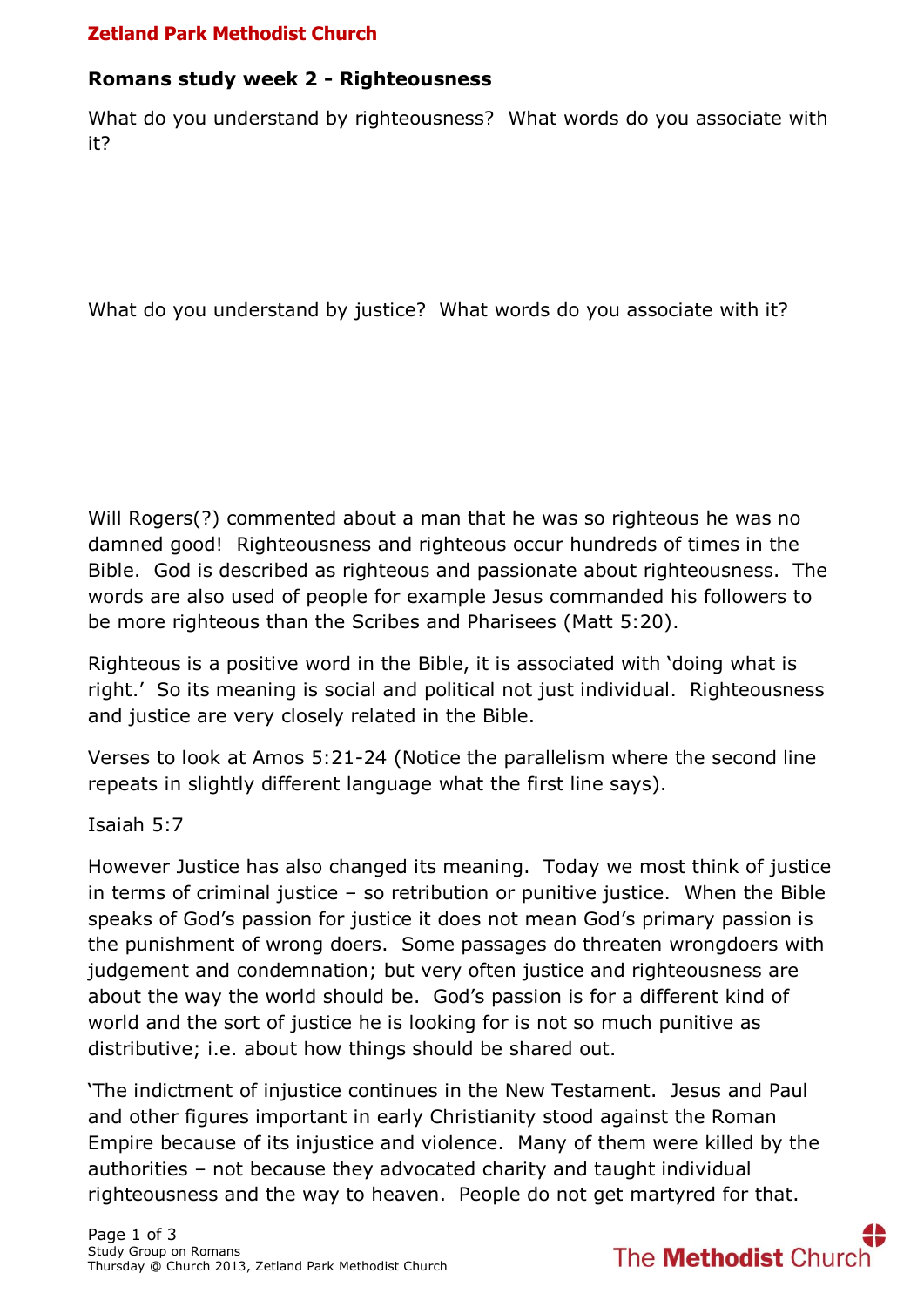# **Zetland Park Methodist Church**

### **Romans study week 2 - Righteousness**

Why would the authorities care? Rather they were killed because those in power perceived their message and passion to be a threat to 'the way things were' – that is, to the way the wealthy and powerful had structured the world to garner most of society's resources for themselves.<sup>'1</sup>

# **A little Greek …** Read Romans 1:16-17

The Greek word for righteousness is dikaiosyne and it can also be translated justice. Read the passage above again and this time where we had righteousness now put justice. But justice does not mean punitive justice – how would that be good news? Only if justice means distributive justice can the gospel be good news. For then it would be saying that God offers grace to everyone, equally: to both Jews and Gentiles.

'Thus righteousness as justice tells us not only what we should seek, but also reveals the character and passion of God. Is God's character primarily punitive, and God's passion punishment of wrongdoing? Or is God's character primarily gracious and compassionate, and God's passion that the world be fair? Is it the righteous – those who are morally correct – who live by faith? Or is it the just who live by faith?'  $2$ .

There is also a translation difficulty. English has 2 main parents – Anglo-Saxon and Norman French, this gives us a rich language. The peasants tended the swine in the fields; the Normans ate pork at table. Today the Germans eat schweinfleisch – which still seems rather crude to us.

The best translation of Paul's word dikaiosyne is the Anglo-Saxon righteousness, not the French 'justification' as this often carries the sense of defensiveness or legal excuse, which was not Paul's meaning. However we cannot say 'to righteous' because 'rihtwisian' was lost long ago, we only have the French 'justify'. So when we want to use the verb which means 'to righteous', we have to say: 'to justify'. So we have to say 'God justifies', when the Greek says:'God righteouses'.

God's own character of distributive justice is available for anyone to accept without any prior consideration.

### **Questions:**

**.** 

How can we struggle for justice in our day?

C S Lewis in 'The Screwtape Letters' wrote of the way language has been corrupted, so that meaning has been hidden and the good has been made to

<sup>2</sup> Borg 'Speaking Christian' p141



<sup>1</sup> Borg 'Speaking Christian' p139